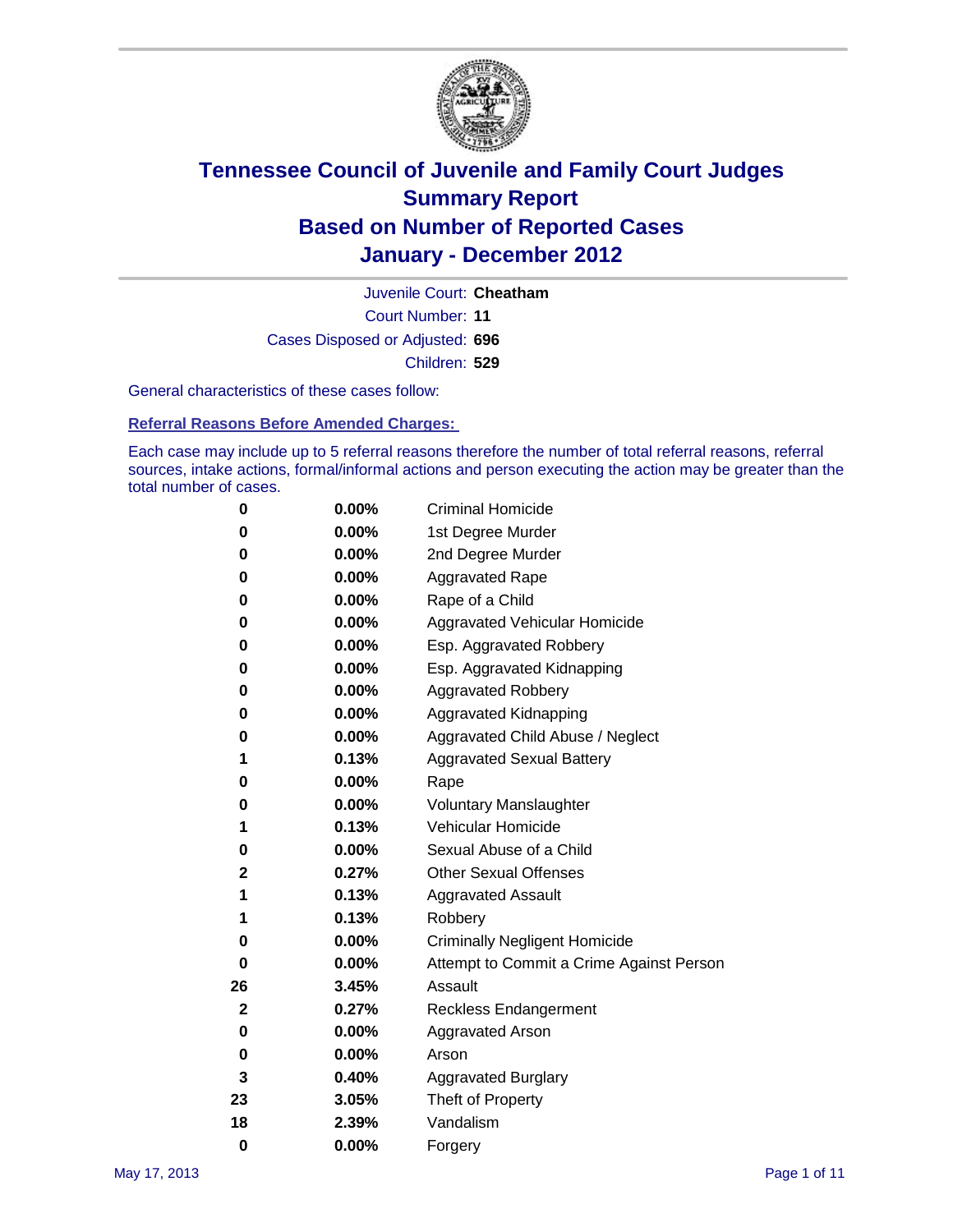

Court Number: **11** Juvenile Court: **Cheatham** Cases Disposed or Adjusted: **696** Children: **529**

#### **Referral Reasons Before Amended Charges:**

Each case may include up to 5 referral reasons therefore the number of total referral reasons, referral sources, intake actions, formal/informal actions and person executing the action may be greater than the total number of cases.

| $\pmb{0}$   | 0.00%    | <b>Worthless Checks</b>                                     |
|-------------|----------|-------------------------------------------------------------|
| 0           | 0.00%    | Illegal Possession / Fraudulent Use of Credit / Debit Cards |
| 12          | 1.59%    | <b>Burglary</b>                                             |
| $\bf{0}$    | $0.00\%$ | Unauthorized Use of a Vehicle                               |
| 0           | $0.00\%$ | <b>Cruelty to Animals</b>                                   |
| $\bf{0}$    | 0.00%    | Sale of Controlled Substances                               |
| 38          | 5.04%    | <b>Other Drug Offenses</b>                                  |
| 1           | 0.13%    | Possession of Controlled Substances                         |
| 0           | $0.00\%$ | <b>Criminal Attempt</b>                                     |
| 0           | 0.00%    | Carrying Weapons on School Property                         |
| $\mathbf 2$ | 0.27%    | Unlawful Carrying / Possession of a Weapon                  |
| 3           | 0.40%    | <b>Evading Arrest</b>                                       |
| 0           | 0.00%    | Escape                                                      |
| 4           | 0.53%    | Driving Under Influence (DUI)                               |
| 19          | 2.52%    | Possession / Consumption of Alcohol                         |
| $\mathbf 2$ | 0.27%    | Resisting Stop, Frisk, Halt, Arrest or Search               |
| 0           | $0.00\%$ | <b>Aggravated Criminal Trespass</b>                         |
| 3           | 0.40%    | Harassment                                                  |
| 0           | 0.00%    | Failure to Appear                                           |
| 1           | 0.13%    | Filing a False Police Report                                |
| 0           | 0.00%    | Criminal Impersonation                                      |
| 1           | 0.13%    | <b>Disorderly Conduct</b>                                   |
| 4           | 0.53%    | <b>Criminal Trespass</b>                                    |
| 0           | 0.00%    | Public Intoxication                                         |
| 0           | $0.00\%$ | Gambling                                                    |
| 123         | 16.31%   | Traffic                                                     |
| 0           | $0.00\%$ | <b>Local Ordinances</b>                                     |
| 0           | $0.00\%$ | Violation of Wildlife Regulations                           |
| 1           | 0.13%    | Contempt of Court                                           |
| 23          | 3.05%    | Violation of Probation                                      |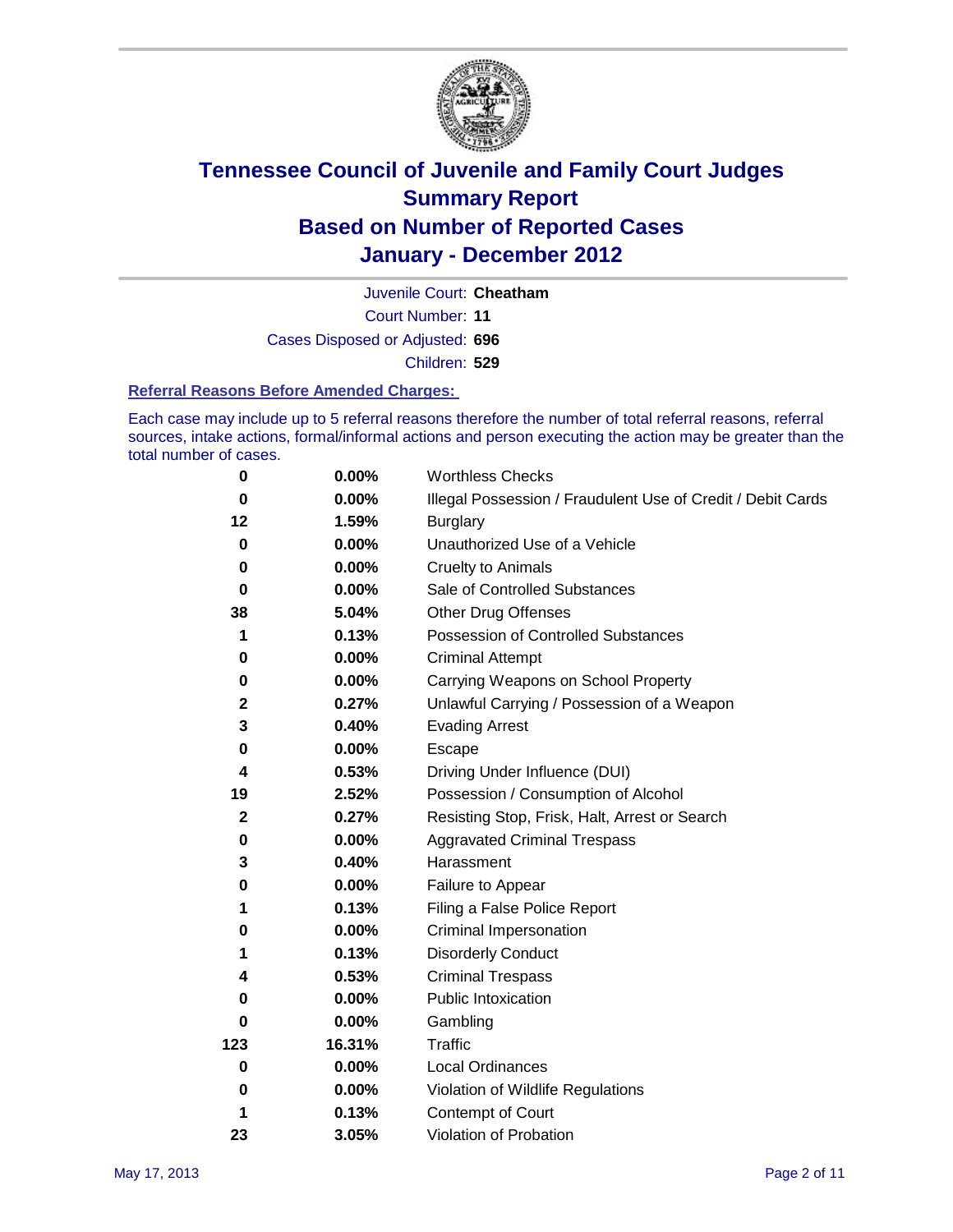

Court Number: **11** Juvenile Court: **Cheatham** Cases Disposed or Adjusted: **696** Children: **529**

#### **Referral Reasons Before Amended Charges:**

Each case may include up to 5 referral reasons therefore the number of total referral reasons, referral sources, intake actions, formal/informal actions and person executing the action may be greater than the total number of cases.

| 0        | 0.00%   | Violation of Aftercare                 |
|----------|---------|----------------------------------------|
| 12       | 1.59%   | <b>Unruly Behavior</b>                 |
| 27       | 3.58%   | Truancy                                |
| 1        | 0.13%   | In-State Runaway                       |
| 0        | 0.00%   | Out-of-State Runaway                   |
| 50       | 6.63%   | Possession of Tobacco Products         |
|          | 0.13%   | Violation of a Valid Court Order       |
| 1        | 0.13%   | Violation of Curfew                    |
| 0        | 0.00%   | Sexually Abused Child                  |
| $\bf{0}$ | 0.00%   | <b>Physically Abused Child</b>         |
| 67       | 8.89%   | Dependency / Neglect                   |
| 1        | 0.13%   | Termination of Parental Rights         |
| 0        | 0.00%   | <b>Violation of Pretrial Diversion</b> |
| 0        | 0.00%   | Violation of Informal Adjustment       |
| 113      | 14.99%  | <b>Judicial Review</b>                 |
| 0        | 0.00%   | <b>Administrative Review</b>           |
| $\bf{0}$ | 0.00%   | <b>Foster Care Review</b>              |
| 101      | 13.40%  | Custody                                |
| 14       | 1.86%   | Visitation                             |
| 13       | 1.72%   | Paternity / Legitimation               |
| 0        | 0.00%   | <b>Child Support</b>                   |
| 0        | 0.00%   | <b>Request for Medical Treatment</b>   |
| 0        | 0.00%   | <b>Consent to Marry</b>                |
| 38       | 5.04%   | Other                                  |
| 754      | 100.00% | <b>Total Referrals</b>                 |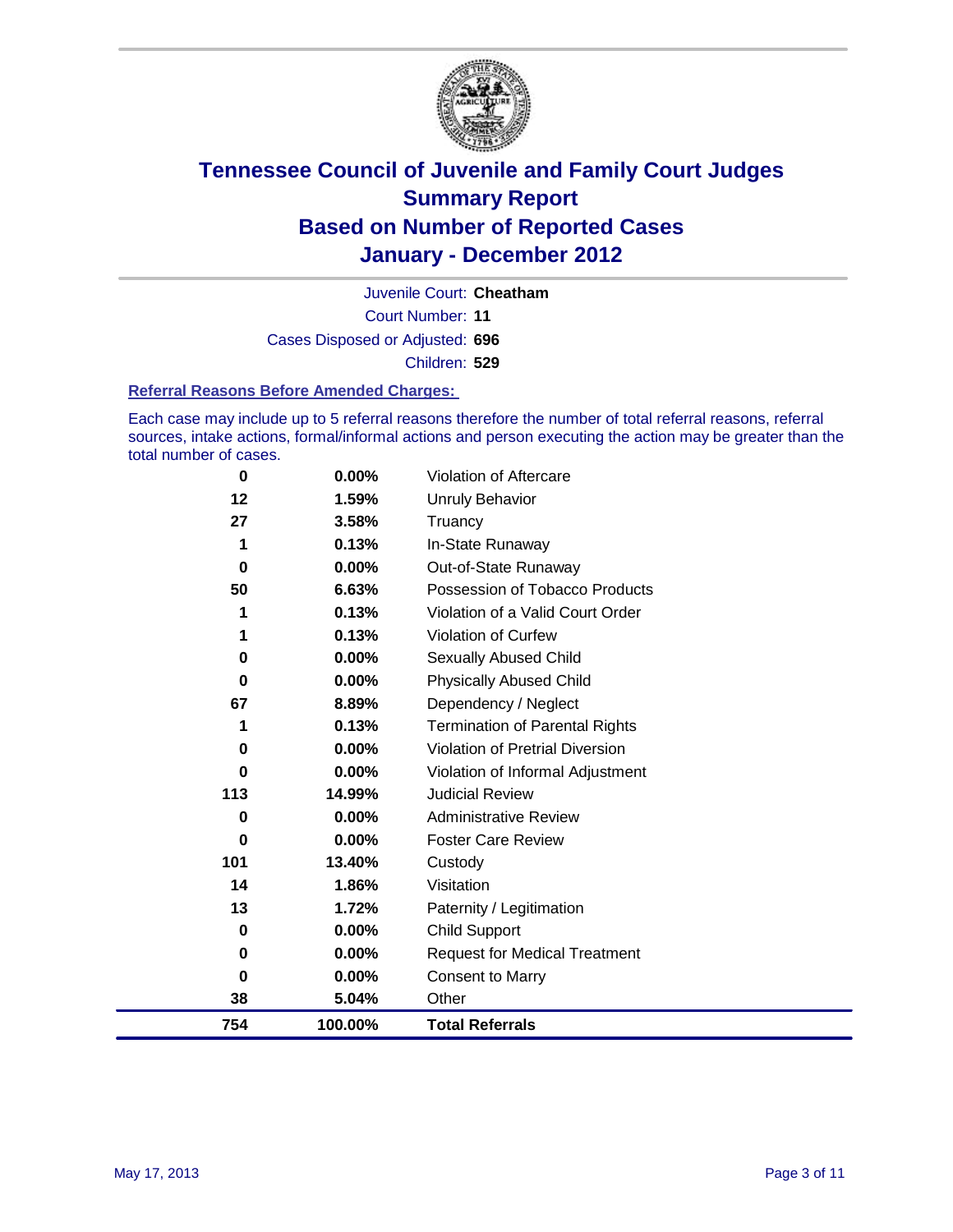

| Juvenile Court: Cheatham   |                                 |                                   |  |  |
|----------------------------|---------------------------------|-----------------------------------|--|--|
|                            | Court Number: 11                |                                   |  |  |
|                            | Cases Disposed or Adjusted: 696 |                                   |  |  |
|                            |                                 | Children: 529                     |  |  |
| <b>Referral Sources: 1</b> |                                 |                                   |  |  |
| 370                        | 49.07%                          | Law Enforcement                   |  |  |
| 87                         | 11.54%                          | Parents                           |  |  |
| 93                         | 12.33%                          | Relatives                         |  |  |
| 0                          | 0.00%                           | Self                              |  |  |
| 41                         | 5.44%                           | School                            |  |  |
| 1                          | 0.13%                           | <b>CSA</b>                        |  |  |
| 127                        | 16.84%                          | <b>DCS</b>                        |  |  |
| 0                          | $0.00\%$                        | <b>Other State Department</b>     |  |  |
| 0                          | $0.00\%$                        | <b>District Attorney's Office</b> |  |  |
| 14                         | 1.86%                           | <b>Court Staff</b>                |  |  |
| 0                          | $0.00\%$                        | Social Agency                     |  |  |
| 0                          | $0.00\%$                        | <b>Other Court</b>                |  |  |
| 14                         | 1.86%                           | Victim                            |  |  |
| 0                          | $0.00\%$                        | Child & Parent                    |  |  |
| 0                          | 0.00%                           | Hospital                          |  |  |
| 0                          | $0.00\%$                        | Unknown                           |  |  |
| 7                          | 0.93%                           | Other                             |  |  |
| 754                        | 100.00%                         | <b>Total Referral Sources</b>     |  |  |

### **Age of Child at Referral: 2**

| 529 | 100.00% | <b>Total Child Count</b> |
|-----|---------|--------------------------|
| 0   | 0.00%   | <b>Unknown</b>           |
| 4   | 0.76%   | Ages 19 and Over         |
| 126 | 23.82%  | Ages 17 through 18       |
| 158 | 29.87%  | Ages 15 through 16       |
| 72  | 13.61%  | Ages 13 through 14       |
| 27  | 5.10%   | Ages 11 through 12       |
| 142 | 26.84%  | Ages 10 and Under        |
|     |         |                          |

<sup>1</sup> If different than number of Referral Reasons (754), verify accuracy of your court's data.

<sup>2</sup> One child could be counted in multiple categories, verify accuracy of your court's data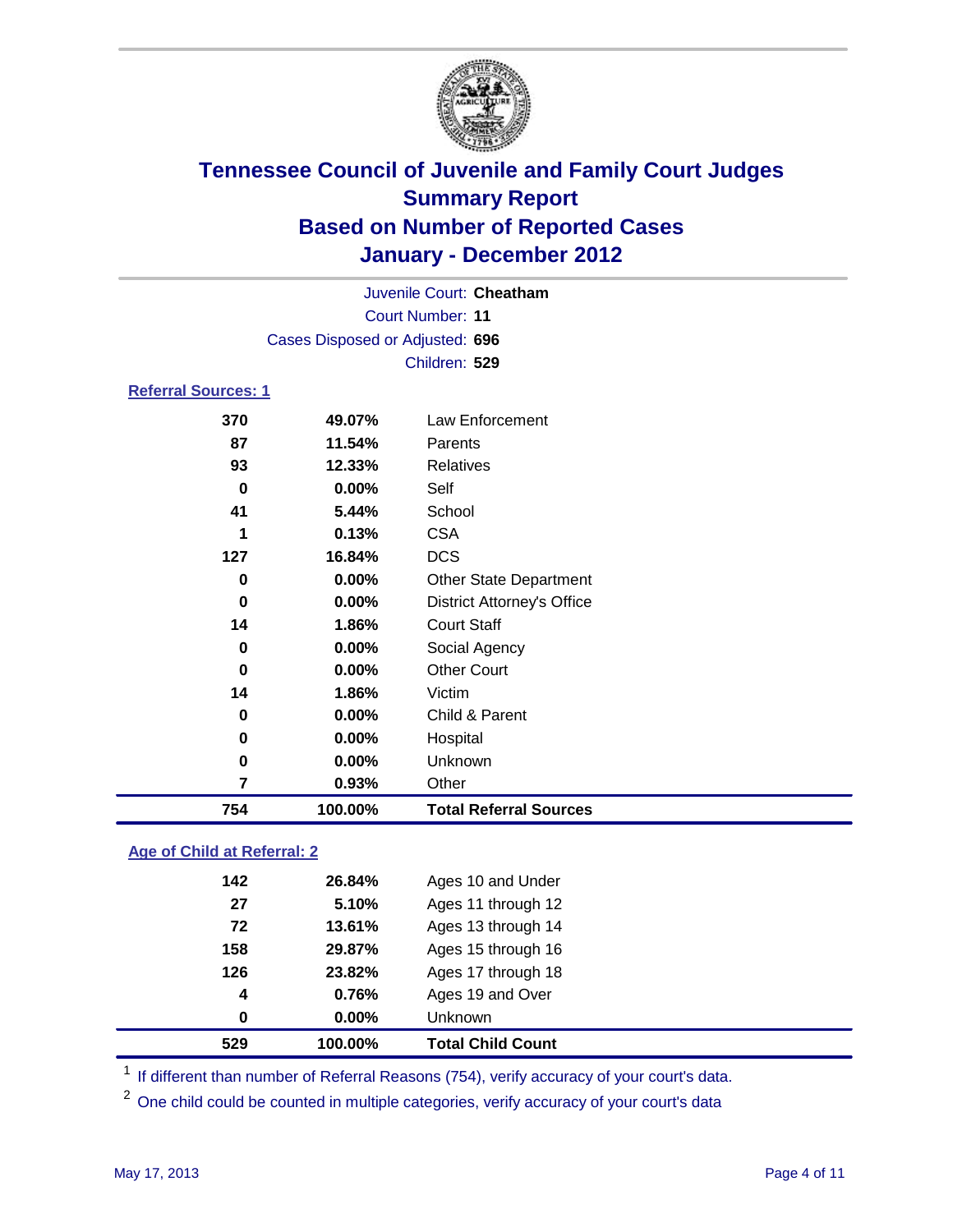

| Juvenile Court: Cheatham                |                                 |                          |  |  |  |
|-----------------------------------------|---------------------------------|--------------------------|--|--|--|
|                                         | <b>Court Number: 11</b>         |                          |  |  |  |
|                                         | Cases Disposed or Adjusted: 696 |                          |  |  |  |
|                                         |                                 | Children: 529            |  |  |  |
| Sex of Child: 1                         |                                 |                          |  |  |  |
| 318                                     | 60.11%                          | Male                     |  |  |  |
| 206                                     | 38.94%                          | Female                   |  |  |  |
| 5                                       | 0.95%                           | Unknown                  |  |  |  |
| 529                                     | 100.00%                         | <b>Total Child Count</b> |  |  |  |
| Race of Child: 1                        |                                 |                          |  |  |  |
| 437                                     | 82.61%                          | White                    |  |  |  |
| 13                                      | 2.46%                           | African American         |  |  |  |
| 1                                       | 0.19%                           | Native American          |  |  |  |
| $\mathbf 0$                             | 0.00%                           | Asian                    |  |  |  |
| 3                                       | 0.57%                           | Mixed                    |  |  |  |
| 75                                      | 14.18%                          | Unknown                  |  |  |  |
| 529                                     | 100.00%                         | <b>Total Child Count</b> |  |  |  |
| <b>Hispanic Origin: 1</b>               |                                 |                          |  |  |  |
| $\overline{7}$                          | 1.32%                           | Yes                      |  |  |  |
| 446                                     | 84.31%                          | No                       |  |  |  |
| 76                                      | 14.37%                          | Unknown                  |  |  |  |
| 529                                     | 100.00%                         | <b>Total Child Count</b> |  |  |  |
| <b>School Enrollment of Children: 1</b> |                                 |                          |  |  |  |
| 264                                     | 49.91%                          | Yes                      |  |  |  |
| 47                                      | 8.88%                           | No                       |  |  |  |
| 218                                     | 41.21%                          | Unknown                  |  |  |  |
| 529                                     | 100.00%                         | <b>Total Child Count</b> |  |  |  |

One child could be counted in multiple categories, verify accuracy of your court's data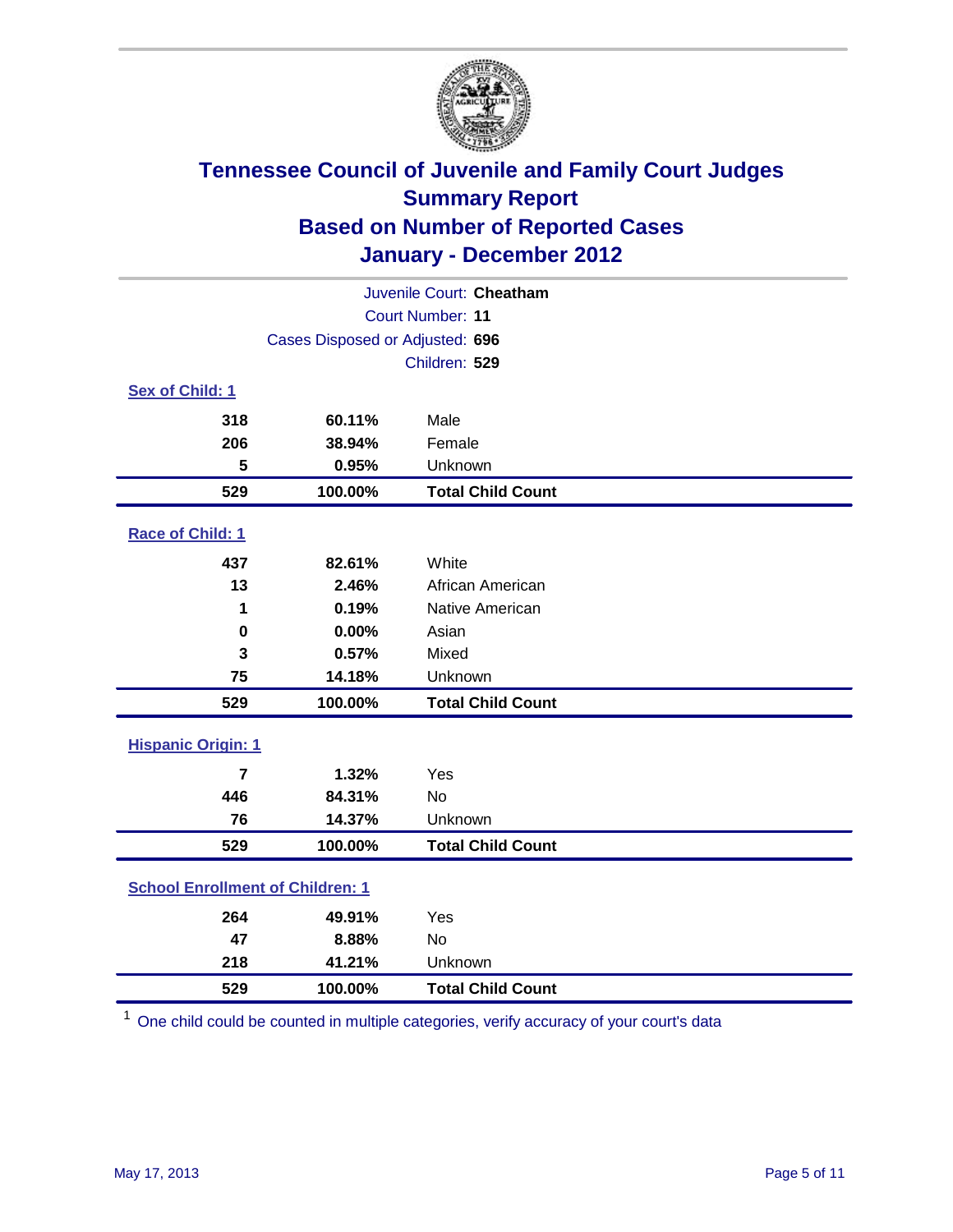

Court Number: **11** Juvenile Court: **Cheatham** Cases Disposed or Adjusted: **696** Children: **529**

#### **Living Arrangement of Child at Time of Referral: 1**

| 529 | 100.00%  | <b>Total Child Count</b>     |
|-----|----------|------------------------------|
| 12  | 2.27%    | Other                        |
| 177 | 33.46%   | <b>Unknown</b>               |
| 1   | 0.19%    | Independent                  |
| 1   | 0.19%    | In an Institution            |
| 0   | $0.00\%$ | In a Residential Center      |
| 1   | 0.19%    | In a Group Home              |
| 2   | 0.38%    | With Foster Family           |
| 2   | 0.38%    | With Adoptive Parents        |
| 52  | $9.83\%$ | <b>With Relatives</b>        |
| 44  | 8.32%    | With Father                  |
| 131 | 24.76%   | With Mother                  |
| 2   | 0.38%    | With Mother and Stepfather   |
| 2   | 0.38%    | With Father and Stepmother   |
| 102 | 19.28%   | With Both Biological Parents |
|     |          |                              |

#### **Type of Detention: 2**

| 696              | 100.00%  | <b>Total Detention Count</b> |  |
|------------------|----------|------------------------------|--|
| $\boldsymbol{0}$ | $0.00\%$ | Other                        |  |
| 696              | 100.00%  | Does Not Apply               |  |
| 0                | $0.00\%$ | <b>Unknown</b>               |  |
| 0                | $0.00\%$ | <b>Psychiatric Hospital</b>  |  |
| 0                | 0.00%    | Jail - No Separation         |  |
| 0                | $0.00\%$ | Jail - Partial Separation    |  |
| 0                | $0.00\%$ | Jail - Complete Separation   |  |
| 0                | 0.00%    | Juvenile Detention Facility  |  |
| 0                | $0.00\%$ | Non-Secure Placement         |  |
|                  |          |                              |  |

<sup>1</sup> One child could be counted in multiple categories, verify accuracy of your court's data

<sup>2</sup> If different than number of Cases (696) verify accuracy of your court's data.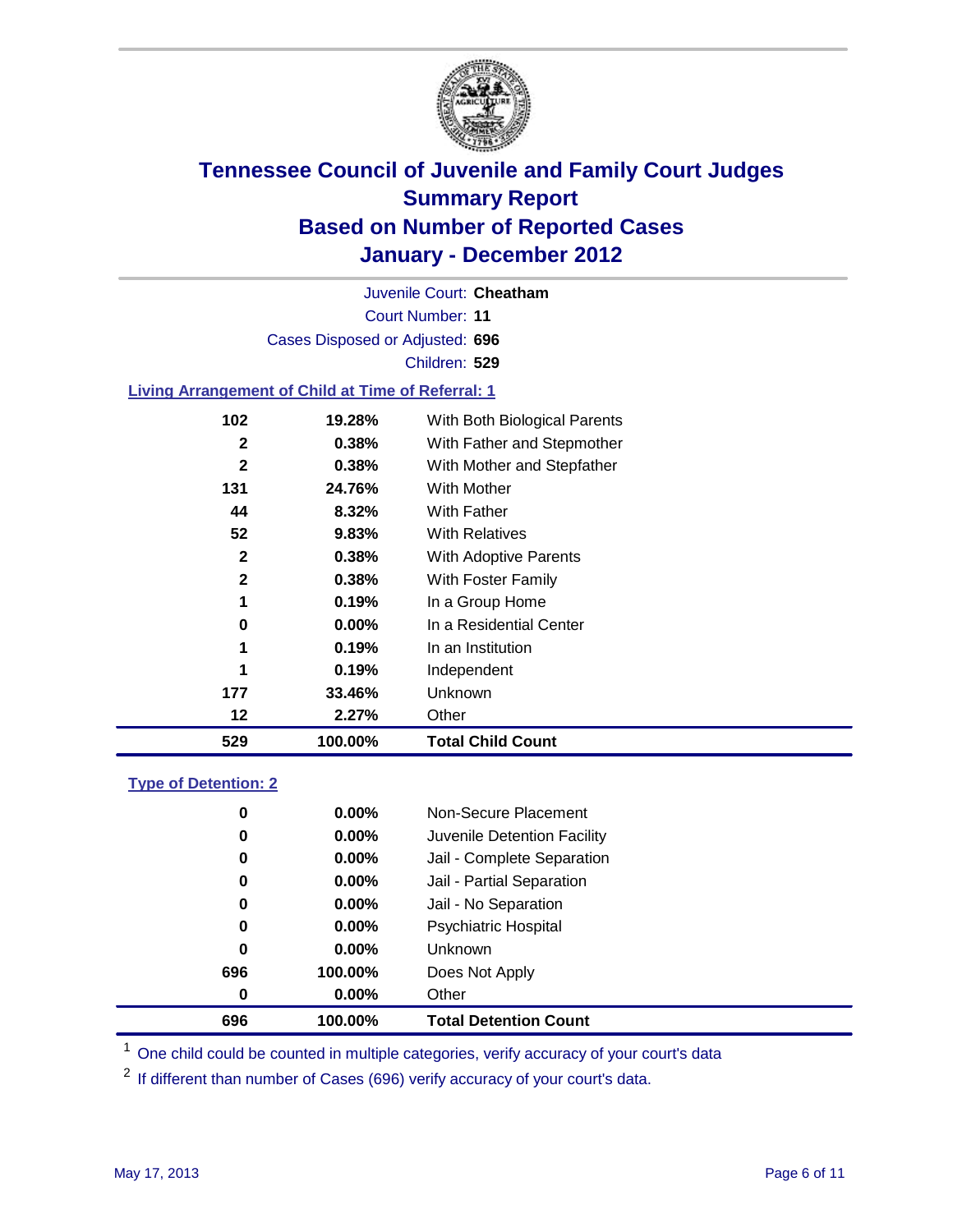

| Juvenile Court: Cheatham                           |                                 |                                      |  |  |  |
|----------------------------------------------------|---------------------------------|--------------------------------------|--|--|--|
|                                                    | <b>Court Number: 11</b>         |                                      |  |  |  |
|                                                    | Cases Disposed or Adjusted: 696 |                                      |  |  |  |
|                                                    |                                 | Children: 529                        |  |  |  |
| <b>Placement After Secure Detention Hearing: 1</b> |                                 |                                      |  |  |  |
| $\bf{0}$                                           | 0.00%                           | Returned to Prior Living Arrangement |  |  |  |
| $\bf{0}$                                           | 0.00%                           | Juvenile Detention Facility          |  |  |  |
| $\bf{0}$                                           | 0.00%                           | Jail                                 |  |  |  |
| $\bf{0}$                                           | 0.00%                           | Shelter / Group Home                 |  |  |  |
| 0                                                  | 0.00%                           | <b>Foster Family Home</b>            |  |  |  |
| $\bf{0}$                                           | 0.00%                           | Psychiatric Hospital                 |  |  |  |
| 0                                                  | 0.00%                           | Unknown                              |  |  |  |
| 696                                                | 100.00%                         | Does Not Apply                       |  |  |  |
| 0                                                  | 0.00%                           | Other                                |  |  |  |
| 696                                                | 100.00%                         | <b>Total Placement Count</b>         |  |  |  |
| <b>Intake Actions: 2</b>                           |                                 |                                      |  |  |  |
| 459                                                | 60.88%                          | <b>Petition Filed</b>                |  |  |  |
| 25                                                 | 3.32%                           | <b>Motion Filed</b>                  |  |  |  |
| 159                                                | 21.09%                          | <b>Citation Processed</b>            |  |  |  |
| 0                                                  | 0.00%                           | Notification of Paternity Processed  |  |  |  |
| 110                                                | 14.59%                          | Scheduling of Judicial Review        |  |  |  |
| 0                                                  | 0.00%                           | Scheduling of Administrative Review  |  |  |  |
| $\bf{0}$                                           | 0.00%                           | Scheduling of Foster Care Review     |  |  |  |
| 0                                                  | 0.00%                           | Unknown                              |  |  |  |
|                                                    |                                 |                                      |  |  |  |
| 0                                                  | 0.00%                           | Does Not Apply                       |  |  |  |

<sup>1</sup> If different than number of Cases (696) verify accuracy of your court's data.

**100.00% Total Intake Count**

<sup>2</sup> If different than number of Referral Reasons (754), verify accuracy of your court's data.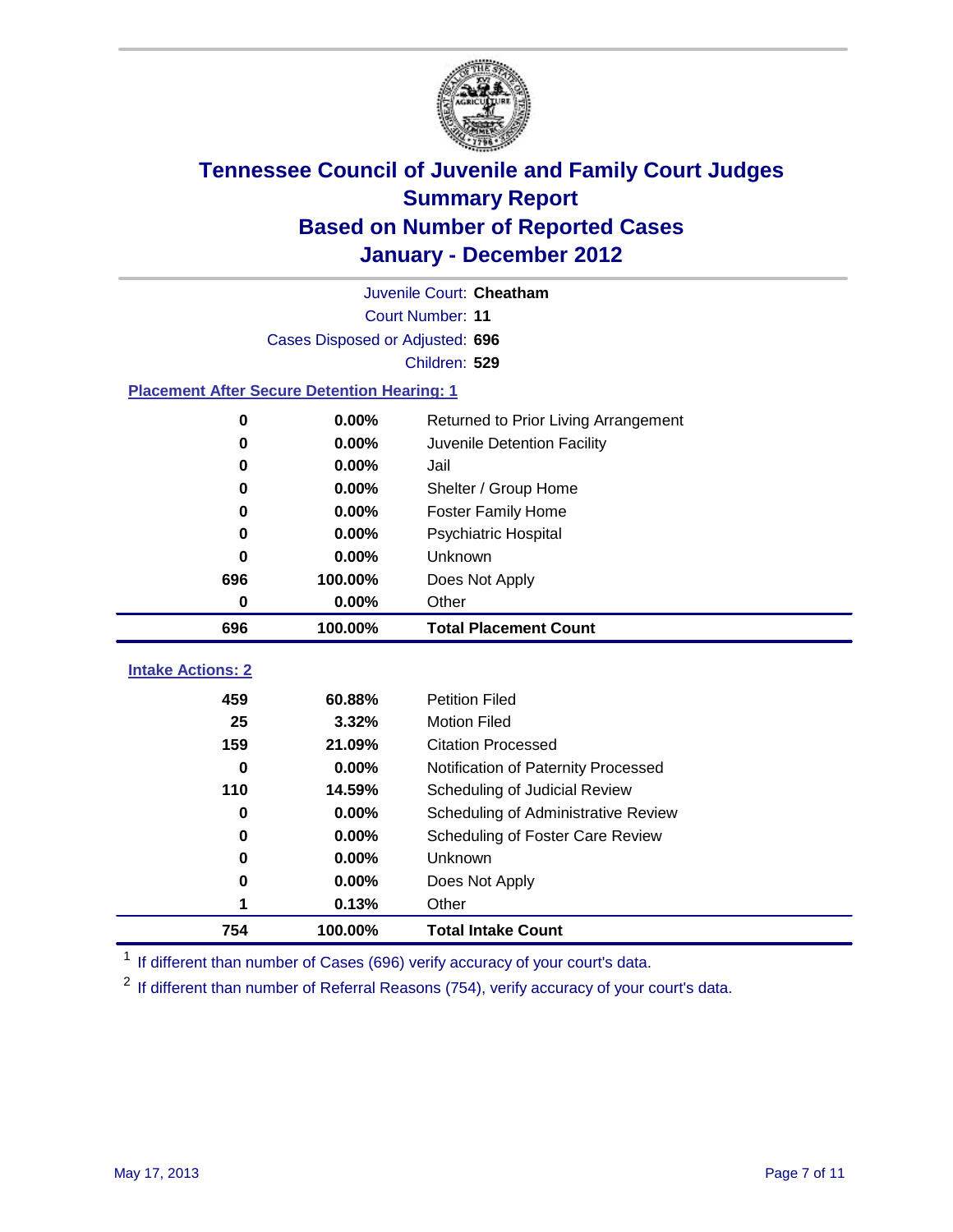

Court Number: **11** Juvenile Court: **Cheatham** Cases Disposed or Adjusted: **696** Children: **529**

#### **Last Grade Completed by Child: 1**

| 529                     | 100.00% | <b>Total Child Count</b> |  |
|-------------------------|---------|--------------------------|--|
| 2                       | 0.38%   | Other                    |  |
| 244                     | 46.12%  | Unknown                  |  |
| 0                       | 0.00%   | Never Attended School    |  |
| $\bf{0}$                | 0.00%   | Graduated                |  |
| 1                       | 0.19%   | <b>GED</b>               |  |
| 0                       | 0.00%   | Non-Graded Special Ed    |  |
| 8                       | 1.51%   | 12th Grade               |  |
| 62                      | 11.72%  | 11th Grade               |  |
| 47                      | 8.88%   | 10th Grade               |  |
| 49                      | 9.26%   | 9th Grade                |  |
| 29                      | 5.48%   | 8th Grade                |  |
| 17                      | 3.21%   | 7th Grade                |  |
| 13                      | 2.46%   | 6th Grade                |  |
| 4                       | 0.76%   | 5th Grade                |  |
| $\mathbf 2$             | 0.38%   | 4th Grade                |  |
| $\mathbf{2}$            | 0.38%   | 3rd Grade                |  |
| 4                       | 0.76%   | 2nd Grade                |  |
| 4                       | 0.76%   | 1st Grade                |  |
| 4                       | 0.76%   | Kindergarten             |  |
| $\overline{\mathbf{2}}$ | 0.38%   | Preschool                |  |
| 35                      | 6.62%   | Too Young for School     |  |

### **Enrolled in Special Education: 1**

| 529 | 100.00% | <b>Total Child Count</b> |  |
|-----|---------|--------------------------|--|
| 240 | 45.37%  | <b>Unknown</b>           |  |
| 284 | 53.69%  | No.                      |  |
| 5   | 0.95%   | Yes                      |  |
|     |         |                          |  |

One child could be counted in multiple categories, verify accuracy of your court's data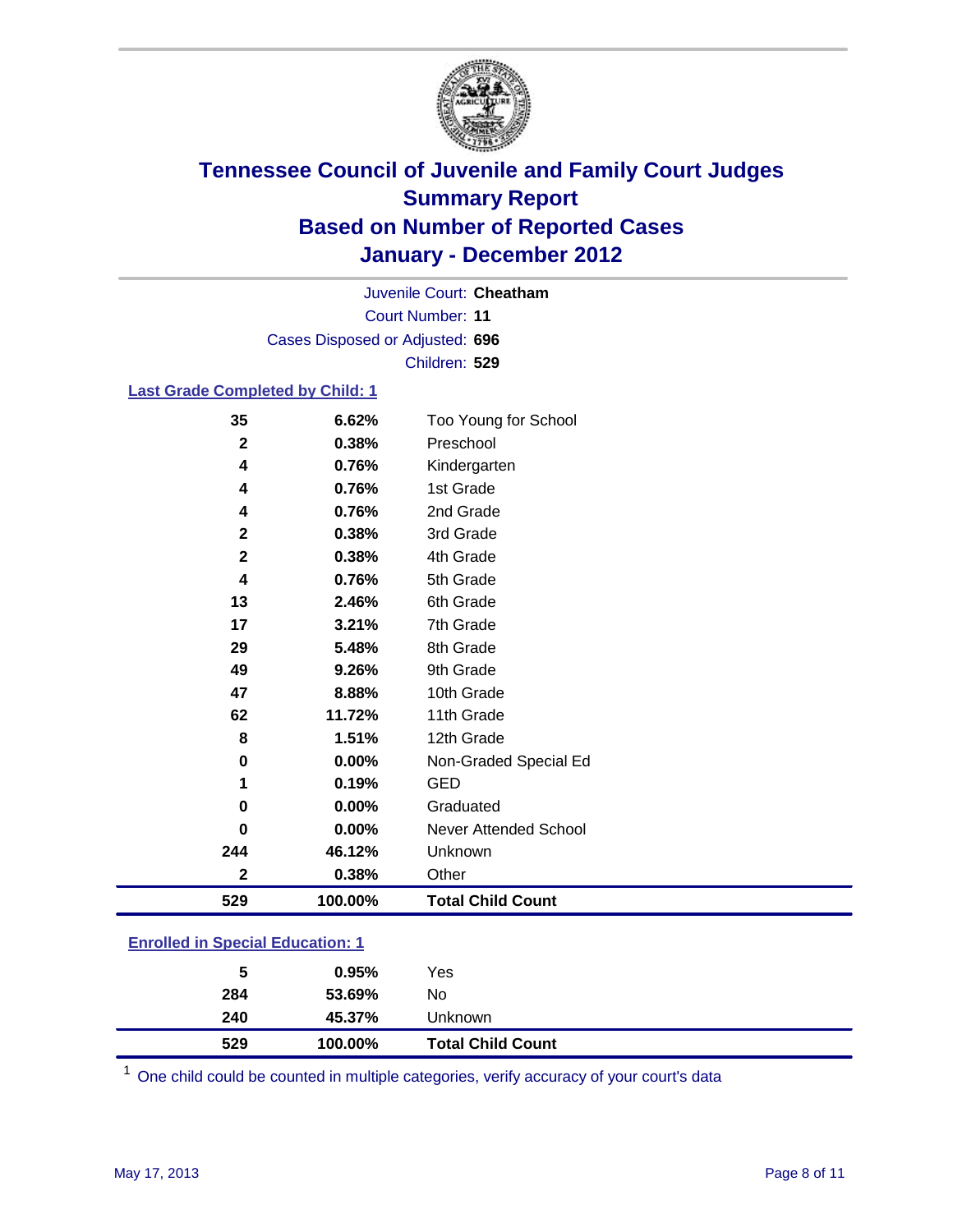

|                              | Juvenile Court: Cheatham        |                           |  |
|------------------------------|---------------------------------|---------------------------|--|
|                              |                                 | Court Number: 11          |  |
|                              | Cases Disposed or Adjusted: 696 |                           |  |
|                              |                                 | Children: 529             |  |
| <b>Action Executed By: 1</b> |                                 |                           |  |
| 754                          | 100.00%                         | Judge                     |  |
| 0                            | 0.00%                           | Magistrate                |  |
| 0                            | 0.00%                           | <b>YSO</b>                |  |
| 0                            | $0.00\%$                        | Other                     |  |
| 0                            | 0.00%                           | Unknown                   |  |
| 754                          | 100.00%                         | <b>Total Action Count</b> |  |

### **Formal / Informal Actions: 1**

| 103          | 13.66%   | Dismissed                                        |
|--------------|----------|--------------------------------------------------|
| 9            | 1.19%    | Retired / Nolle Prosequi                         |
| 152          | 20.16%   | <b>Complaint Substantiated Delinquent</b>        |
| 135          | 17.90%   | <b>Complaint Substantiated Status Offender</b>   |
| 96           | 12.73%   | <b>Complaint Substantiated Dependent/Neglect</b> |
| 0            | $0.00\%$ | <b>Complaint Substantiated Abused</b>            |
| 0            | $0.00\%$ | <b>Complaint Substantiated Mentally III</b>      |
| 3            | 0.40%    | Informal Adjustment                              |
| 1            | 0.13%    | <b>Pretrial Diversion</b>                        |
| 10           | 1.33%    | <b>Transfer to Adult Court Hearing</b>           |
| 0            | $0.00\%$ | Charges Cleared by Transfer to Adult Court       |
| $\mathbf{2}$ | 0.27%    | <b>Special Proceeding</b>                        |
| 5            | 0.66%    | <b>Review Concluded</b>                          |
| 160          | 21.22%   | Case Held Open                                   |
| 78           | 10.34%   | Other                                            |
| 0            | $0.00\%$ | Unknown                                          |
| 754          | 100.00%  | <b>Total Action Count</b>                        |

<sup>1</sup> If different than number of Referral Reasons (754), verify accuracy of your court's data.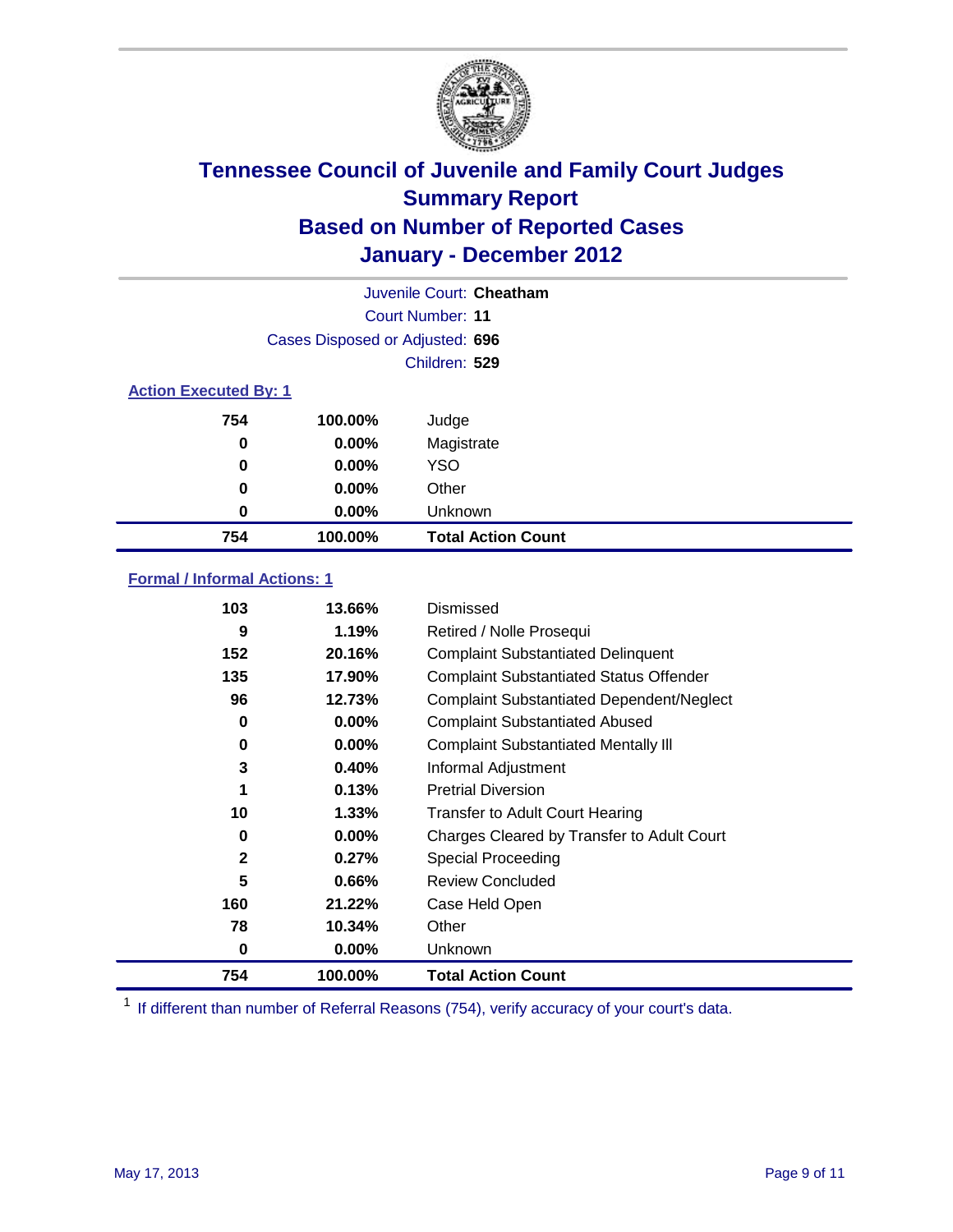

|                       |                                 | Juvenile Court: Cheatham                              |
|-----------------------|---------------------------------|-------------------------------------------------------|
|                       |                                 | <b>Court Number: 11</b>                               |
|                       | Cases Disposed or Adjusted: 696 |                                                       |
|                       |                                 | Children: 529                                         |
| <b>Case Outcomes:</b> |                                 | There can be multiple outcomes for one child or case. |
| 97                    | 6.24%                           | <b>Case Dismissed</b>                                 |
| 5                     | 0.32%                           | Case Retired or Nolle Prosequi                        |
| 0                     | 0.00%                           | Warned / Counseled                                    |
| 151                   | 9.71%                           | <b>Held Open For Review</b>                           |
| 38                    | 2.44%                           | Supervision / Probation to Juvenile Court             |
| 27                    | 1.74%                           | <b>Probation to Parents</b>                           |
| 0                     | 0.00%                           | Referral to Another Entity for Supervision / Service  |
| 0                     | 0.00%                           | Referred for Mental Health Counseling                 |
| 45                    | 2.89%                           | Referred for Alcohol and Drug Counseling              |
| 0                     | 0.00%                           | <b>Referred to Alternative School</b>                 |
| 0                     | 0.00%                           | Referred to Private Child Agency                      |
| 54                    | 3.47%                           | Referred to Defensive Driving School                  |
| 0                     | 0.00%                           | Referred to Alcohol Safety School                     |
| 0                     | 0.00%                           | Referred to Juvenile Court Education-Based Program    |
| 0                     | 0.00%                           | Driver's License Held Informally                      |
| 0                     | 0.00%                           | <b>Voluntary Placement with DMHMR</b>                 |
| 0                     | 0.00%                           | <b>Private Mental Health Placement</b>                |
| 0                     | 0.00%                           | <b>Private MR Placement</b>                           |
| 0                     | 0.00%                           | Placement with City/County Agency/Facility            |
| 0                     | 0.00%                           | Placement with Relative / Other Individual            |
| 40                    | 2.57%                           | Fine                                                  |
| 122                   | 7.85%                           | <b>Public Service</b>                                 |
| 14                    | 0.90%                           | Restitution                                           |
| 0                     | 0.00%                           | <b>Runaway Returned</b>                               |
| 1                     | 0.06%                           | No Contact Order                                      |
| $\pmb{0}$             | 0.00%                           | Injunction Other than No Contact Order                |
| 5                     | 0.32%                           | <b>House Arrest</b>                                   |
| 0                     | 0.00%                           | <b>Court Defined Curfew</b>                           |
| 0                     | 0.00%                           | Dismissed from Informal Adjustment                    |
| 1                     | 0.06%                           | <b>Dismissed from Pretrial Diversion</b>              |
| 0                     | 0.00%                           | Released from Probation                               |
| 3                     | 0.19%                           | <b>Transferred to Adult Court</b>                     |
| 0                     | $0.00\%$                        | <b>DMHMR Involuntary Commitment</b>                   |